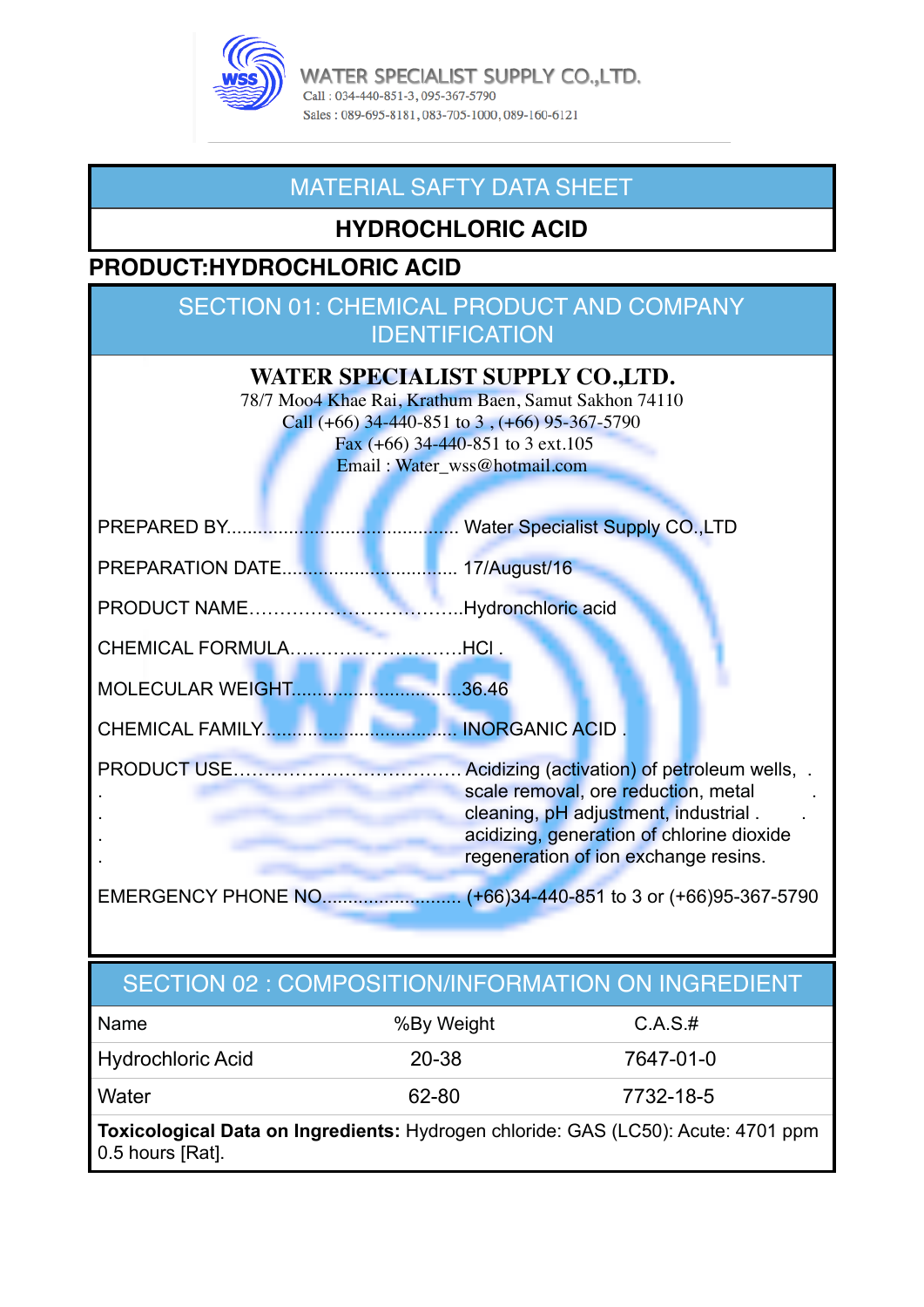### SECTION 03: HAZARDS IDENTIFICATION

### **Potential Health Effects**

**……………………………………** 

### **Inhalation:**

Vapour or mist can cause irritation to nose, throat, and upper respiratory tract. Symptoms include: coughing, choking, and bleeding of the nose and gums. Severe exposure can result in pulmonary edema and corrosion of tissues in the nose and throat.

#### **Ingestion :**

Causes severe burns of the mouth,esophagus ,and stomach,with consequent pain, nausea, vomiting, diarrhea, circulatory collapse, and possibly death.

### **Skin Contact :**

Contact may produce severe irritation or corrosive skin damage, depending upon length of contact and amount of acid. Effects range from dermititis, photo sensitization, redness, swelling, pain, permanent scarring, to death.

### **Eye Contact :**

Low concentrations of vapour or mist can be irritating, causing redness. Concentrated vapour, mist or splashed liquid can cause severe irritation, burns and permanent blindness.

### **Exposure Limits :**

OSHA/PEL: 5ppm ACGIH/TWA-TLV: 2ppm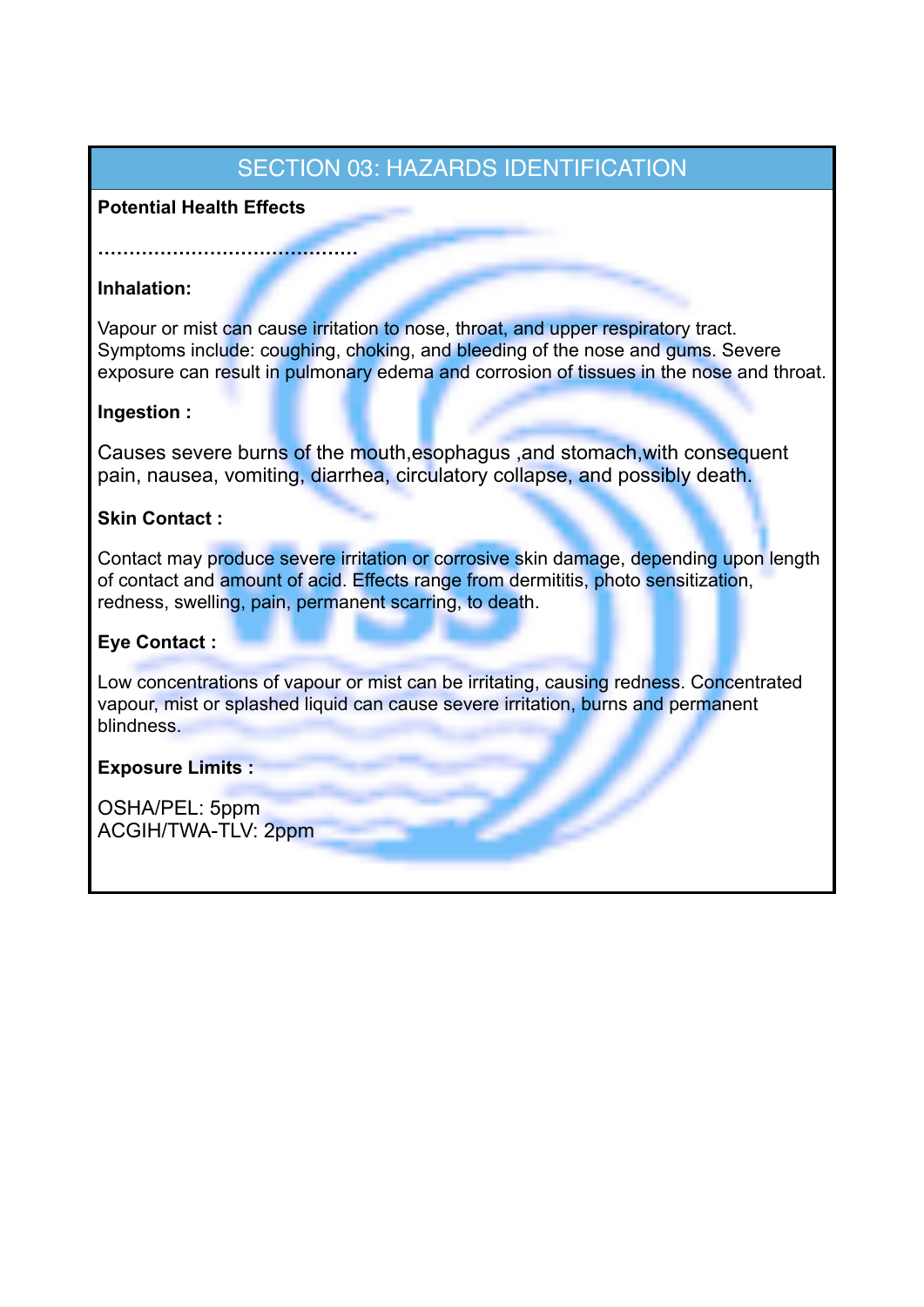### SECTION 04 : FIRST AID MEASURES

### INSTRUCTIONS:

#### **Inhalation:**

If inhaled, remove to fresh air. If not breathing, give artificial respiration. If breathing is difficult, give oxygen. Get medical attention immediately.

### **Ingestion:**

If swallowed, do not induce vomiting unless directed to do so by medical personnel. Never give anything by mouth to an unconscious person. Loosen tight clothing such as a collar, tie, belt or waistband. Get medical attention immediately.

#### **Skin Contact:**

In case of contact, immediately flush skin with plenty of water for at least 15 minutes while removing contaminated clothing and shoes. Cover the irritated skin with an emollient. Cold water may be used. Wash clothing before reuse. Thoroughly clean shoes before reuse. Get medical attention immediately.

### **Eye Contact:**

Check for and remove any contact lenses. In case of contact, immediately flush eyes with plenty of water for at least 15 minutes. Cold water may be used. Get medical attention immediately.

#### **Serious Inhalation:**

Evacuate the victim to a safe area as soon as possible. Loosen tight clothing such as a collar, tie, belt or waistband. If breathing is difficult, administer oxygen. If the victim is not breathing, perform mouth-to-mouth resuscitation. WARNING: It may be hazardous to the person providing aid to give mouth-to-mouth resuscitation when the inhaled material is toxic, infectious or corrosive. Seek immediate medical attention.

#### **Serious Skin Contact:**

Wash with a disinfectant soap and cover the contaminated skin with an anti-bacterial cream. Seek immediate medical attention.

**Serious Ingestion:** Not available.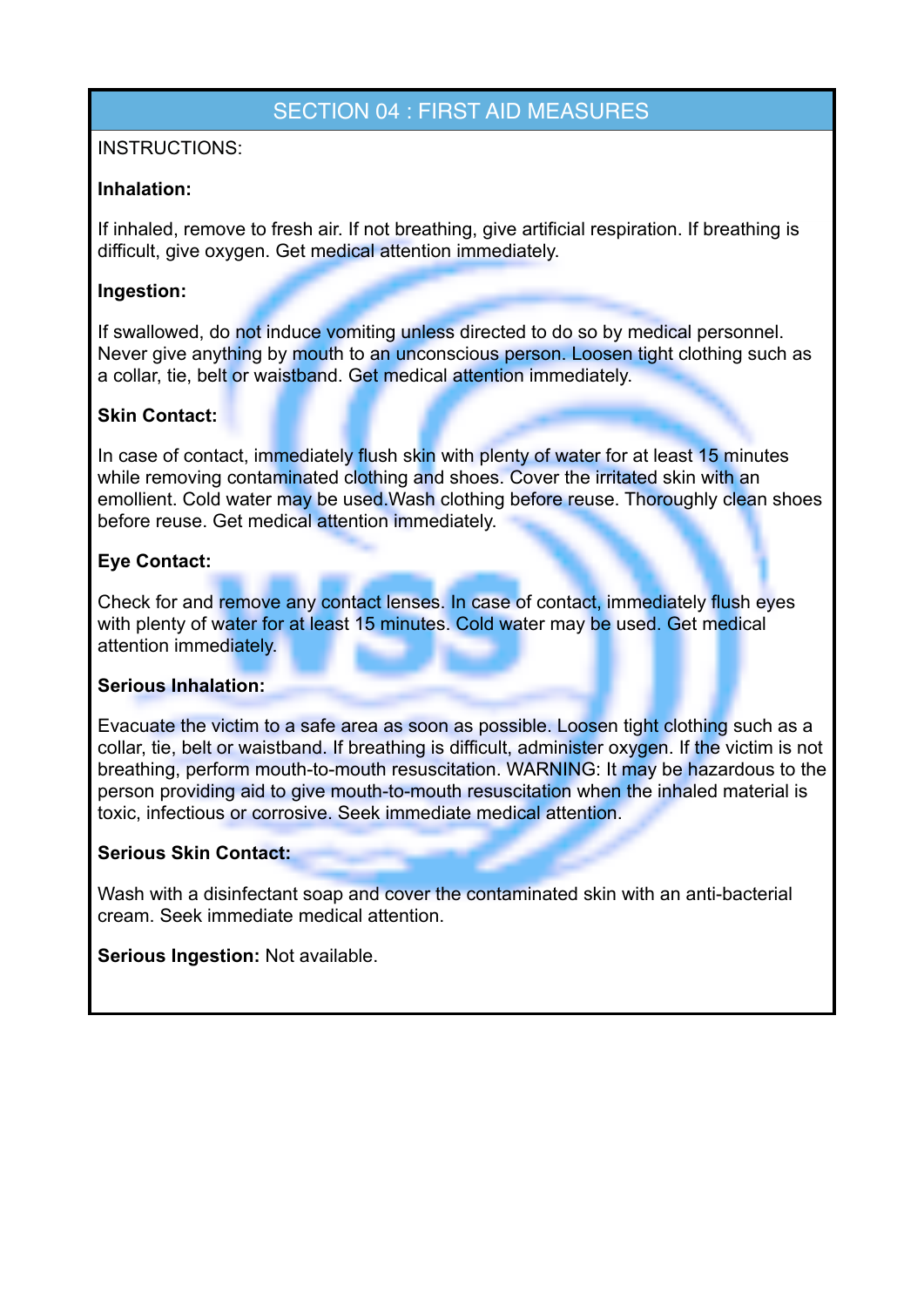### SECTION 05 :FIRE FIGHTING MEASURES

**Flammability of the Product:** Non-flammable.

**Auto-Ignition Temperature:** Not applicable.

**Flash Points:** Not applicable.

**Flammable Limits:** Not applicable.

**Products of Combustion:** Not available**.**

**Fire Hazards in Presence of Various Substances:** of metals

**Explosion Hazards in Presence of Various Substances:** Non-explosive in presence . . of open flames and sparks, of shocks.

**Fire Fighting Media and Instructions:** Not applicable.

### **Special Remarks on Fire Hazards:**

Non combustible. Calcium carbide reacts with hydrogen chloride gas with incandescence. Uranium phosphide reacts with hydrochloric acid to release spontaneously flammable phosphine. Rubidium acetylene carbides burns with slightly warm hydrochloric acid. Lithium silicide in contact with hydrogen chloride becomes incandescent. When dilute hydrochloric acid is used, gas spontaneously flammable in air is evolved. Magnesium boride treated with concentrated hydrochloric acid produces spontaneously flammble gas. Cesium acetylene carbide burns hydrogen chloride gas. Cesium carbide ignites in contact with hydrochloric acid unless acid is dilute. Reacts with most metals to produce flammable Hydrodgen gas.

### **Special Remarks on Explosion Hazards:**

Hydrogen chloride in contact with the following can cause an explosion, ignition on contact, or other violent/vigorous reaction: Acetic anhydride AgClO + CCl4 Alcohols + hydrogen cyanide, Aluminum Aluminum-titanium alloys (with HCl vapor), 2-Amino ethanol, Ammonium hydroxide, Calcium carbide Ca3P2 Chlorine + dinitroanilines (evolves gas), Chlorosulfonic acid Cesium carbide Cesium acetylene carbide, 1,1- Difluoroethylene Ethylene diamine Ethylene imine, Fluorine, HClO4 Hexalithium disilicide H2SO4 Metal acetylides or carbides, Magnesium boride, Mercuric sulfate, Oleum, Potassium permanganate, beta-Propiolactone Propylene oxide Rubidium carbide, Rubidium, acetylene carbide Sodium (with aqueous HCl), Sodium hydroxide Sodium tetraselenium, Sulfonic acid, Tetraselenium tetranitride, U3P4 , Vinyl acetate. Silver perchlorate with carbon tetrachloride in the presence of hydrochloric acid produces trichloromethyl perchlorate which detonates at 40 deg. C.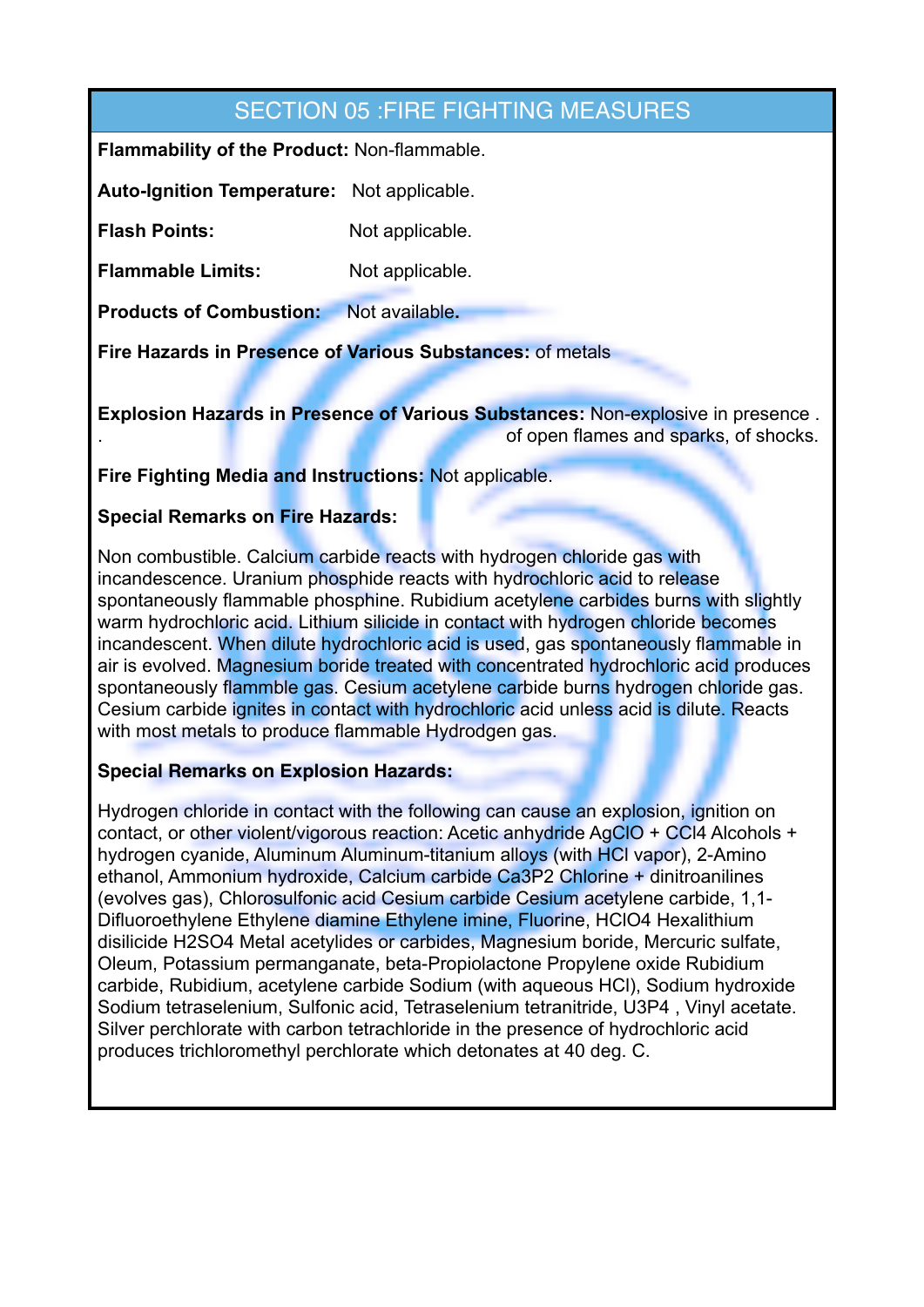### SECTION 06 : ACCIDENTAL RELEASE MEASURES

### **Small Spill:**

Dilute with water and mop up, or absorb with an inert dry material and place in an appropriate waste disposal container. If necessary: Neutralize the residue with a dilute solution of sodium carbonate.

### **Large Spill:**

Corrosive liquid. Poisonous liquid. Stop leak if without risk. Absorb with DRY earth, sand or other non-combustible material. Do not get water inside container. Do not touch spilled material. Use water spray curtain to divert vapor drift. Use water spray to reduce vapors. Prevent entry into sewers, basements or confined areas; dike if needed. Call for assistance on disposal. Neutralize the residue with a dilute solution of sodium carbonate. Be careful that the product is not present at a concentration level above TLV. Check TLV on the MSDS and with local authorities.

### **Deactivating Materials** :

Soda ash,lime,limestone

### SECTION 07 : HANDLING AND STORAGE

### **Handling Procedures :**

Use proper equipment for lifting and transporting all containers. Use sensible industrial hygiene and housekeeping practices. Wash thoroughly after handling. Avoid all situations that could lead to harmful exposure.

### **Storage Requirements :**

Store in a cool, dry, well-ventilated place. Keep container tightly closed, and away from incompatible materials. Store away from incompatible materials such as oxidizing materials, reducing materials and strong bases.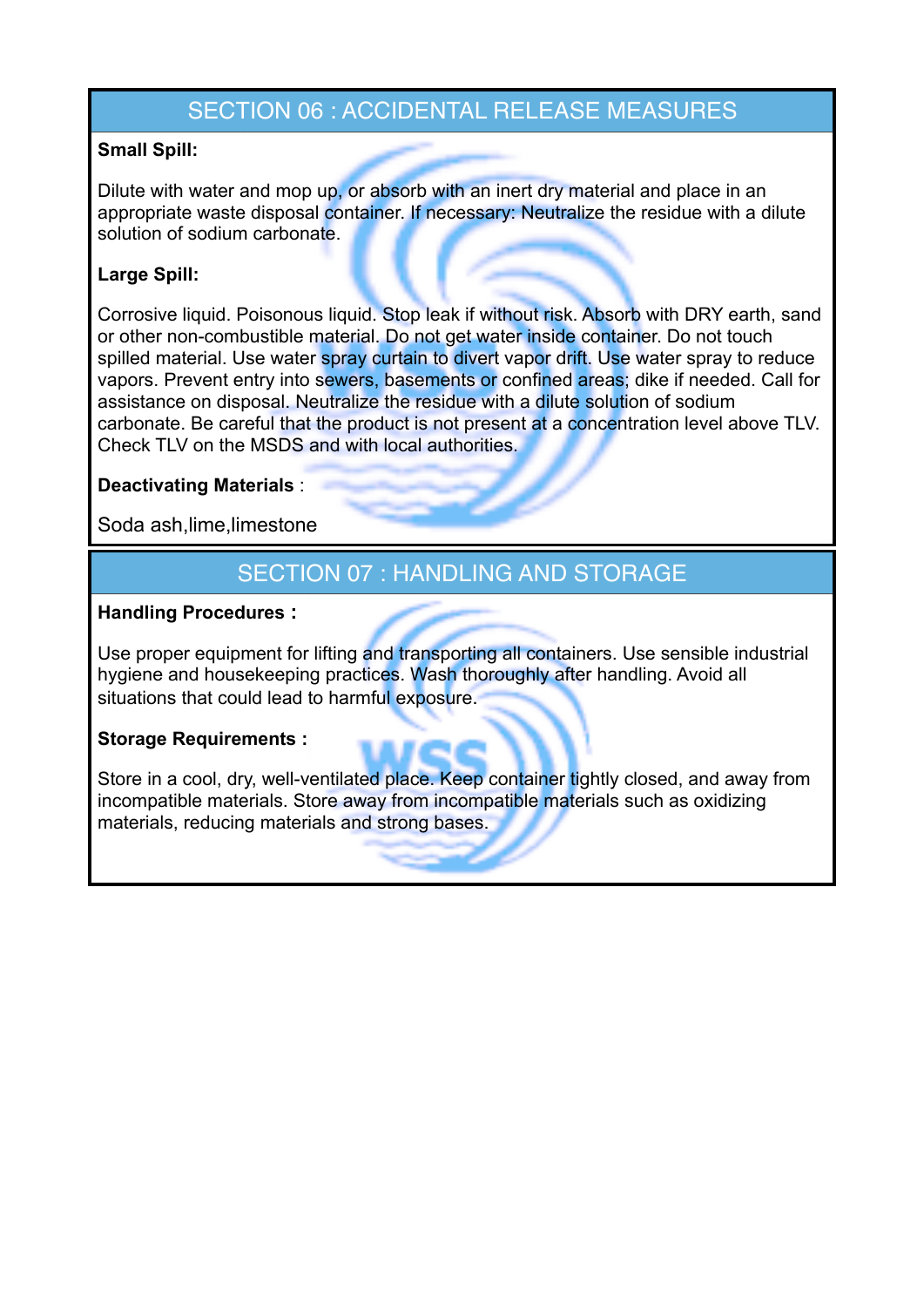### SECTION 08 : EXPOSE CONTROL/PERSONAL PROTECTION

### **Personal Protection:**

### **Eyes :**

Chemical goggles, full-face shield, or a full-face respirator is to be worn at all times when product is handled. Contact lenses should not be worn; they may contribute to severe eye injury.

### **Respiratory :**

At concentrations up to 50 ppm, chemical charge respirator or air-purifying respirator is recommended. Above this level, a full face self-contained breathing apparatus is required.

#### **Gloves :**

Impervious gloves of chemically resistant material should be worn at all times. Wash contaminated clothing and dry thoroughly before reuse.

### **Clothing :**

Body suits, aprons, and/or coveralls of chemical resistant material (butyl rubber, neoprene, nitrile rubber, Teflon, Responder, Viton) should be worn at all times. Wash contaminated clothing and dry thoroughly before reuse.

#### **Footwear :**

Impervious boots of chemically resistant material should be worn at all times.

#### **Personal Protection in Case of a Large Spill:**

Splash goggles. Full suit. Vapor respirator. Boots. Gloves. A self contained breathing apparatus should be used to avoid inhalation of the product. Suggested protective clothing might not be sufficient; consult a specialist BEFORE handling this product.

#### **Engineering Controls:**

Provide exhaust ventilation or other engineering controls to keep the airborne concentrations of vapors below their respective threshold limit value. Ensure that eyewash stations and safety showers are proximal to the work-station location.

#### **Exposure Limits:**

CEIL: 5 (ppm) from OSHA (PEL) [United States] CEIL: 7 (mg/m3) from OSHA (PEL) [United States] CEIL: 5 from NIOSH CEIL: 7 (mg/m3) from NIOSH TWA: 1 STEL: 5 (ppm) [United Kingdom (UK)] TWA: 2 STEL: 8 (mg/m3) [United Kingdom (UK)]Consult local authorities for acceptable exposure limits.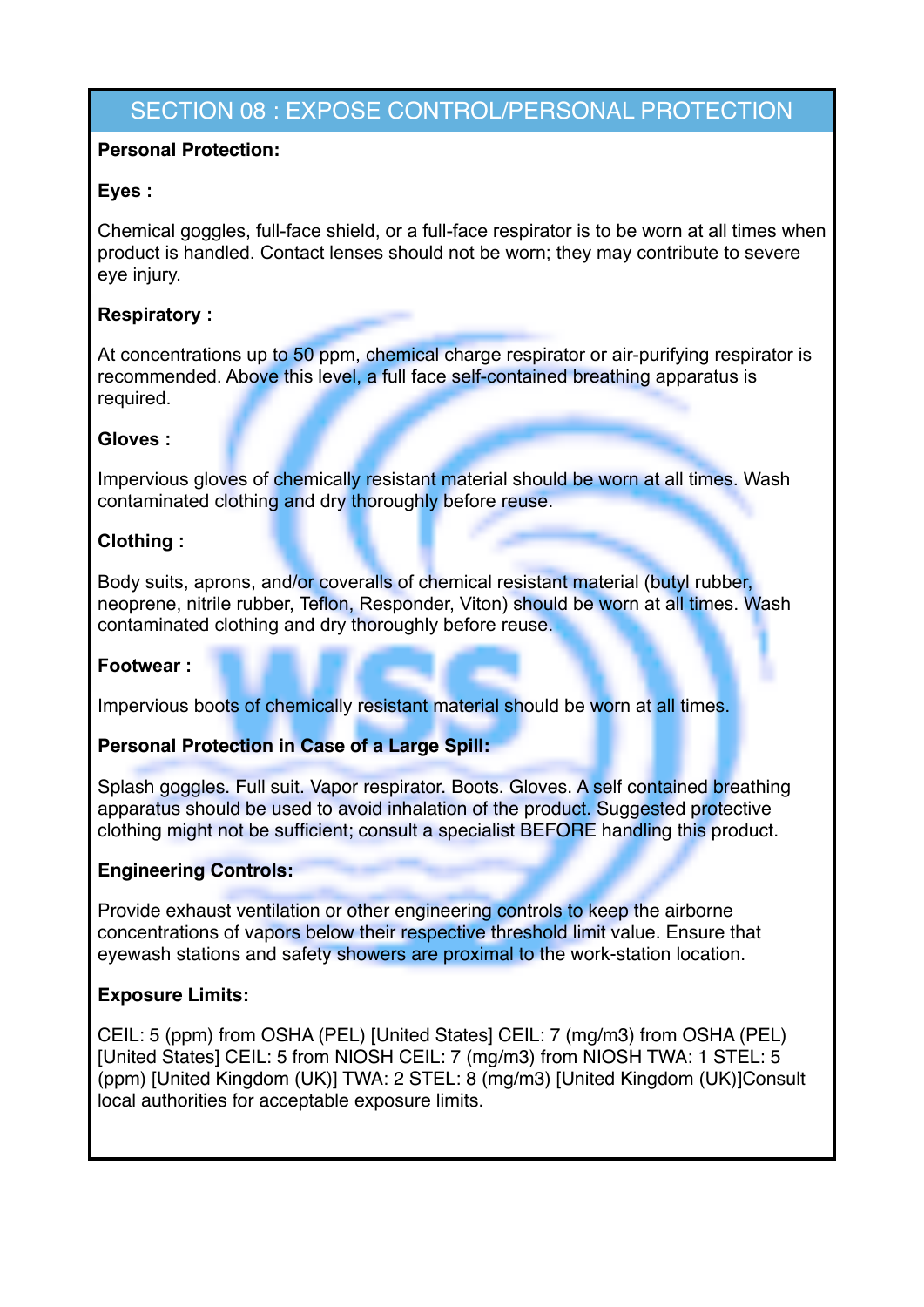| SECTION 09 : PHYSICAL AND CHEMICAL PROPERTIES             |                                                                       |  |
|-----------------------------------------------------------|-----------------------------------------------------------------------|--|
| <b>Physical state:</b>                                    | Liquid.                                                               |  |
| Odour:                                                    | Colourless or slightly yellow, fuming liquid with a<br>pungent odour. |  |
| <b>Odour Threshold:</b>                                   | Detectable at 1-5ppm                                                  |  |
| <b>Specific Gravity (Water=1):</b>                        | $1.16 - 1.19$ (30-35%); 1.08 (15%)                                    |  |
| Vapor Pressure (mm Hg, 20C): 84mm Hg at 20°C (35%).       |                                                                       |  |
| Vapor density (AIR=1) :                                   | 1.268 at 20°C                                                         |  |
| <b>Evaporation Rate:</b>                                  | $\leq$ 1.                                                             |  |
| <b>Boiling Point:</b>                                     | 62°C (35%)                                                            |  |
| <b>Freezing Point:</b>                                    | $-35^{\circ}$ C (35%)                                                 |  |
| PH:                                                       | $\leq 1$                                                              |  |
| <b>Water/Oil Distribution Coefficient :Not available.</b> |                                                                       |  |
| <b>Bulk Density:</b>                                      | Not applicable.                                                       |  |
| <b>Solubility:</b>                                        | Completely miscible.                                                  |  |
| % Volatiles by the volume:                                | 100%                                                                  |  |
| <b>Molecular Formula:</b>                                 | HCI                                                                   |  |
| <b>Molecular Weight:</b>                                  | 36.46                                                                 |  |

### SECTION 10:STABILITY AND REACTIVITY

### **Stability:**

Stable,heat and contamination could cause decomposition.

### **Incompatibilities :**

Incompatible with strong bases, metals, phosphines, acetylides, borides, carbides, silicides, vinyl acetate, formaldehyde, hypochlorites, cyanides, sulphides.

**Hazardous Decomposition Product :** 

Contact with hypochlorites liberates chlorine gas. May react violently with incompatible substances. May release toxic and/or flammable gases such as hydrogen and phosphine gas. Considerable amounts of heat may be evolved.

**Hazardous Polymerization : will not occur**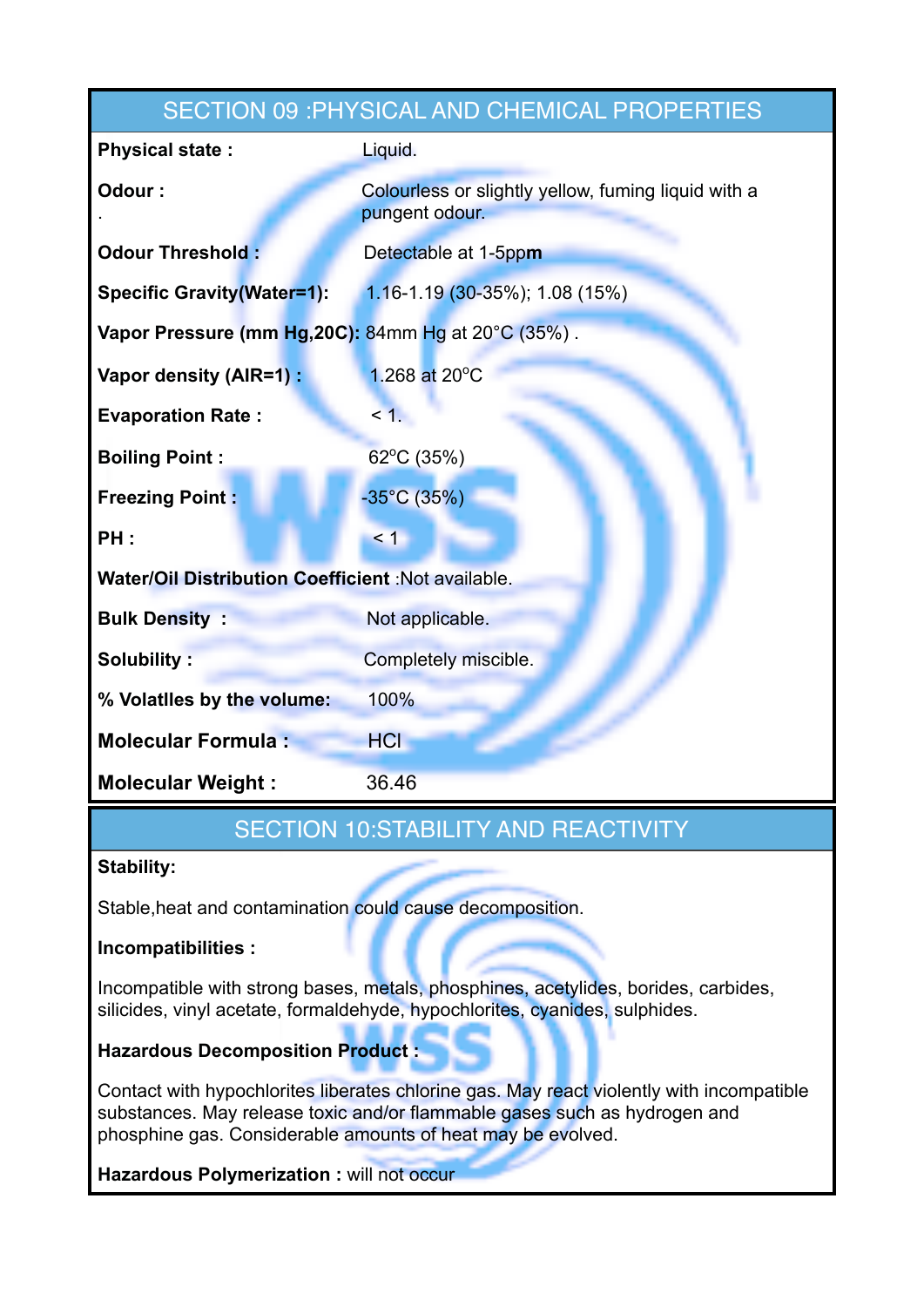# SECTION 11 : TOXICOLOGICAL INFORMATION **Irritancy :** Severe irritant, corrosive to eyes and skin. **Sensitization :**Not available **Chronic/Acute Effects :**  Prolonged exposure can cause erosion and discolouration of teeth and chronic imflammation of nose, throat, and airways. Repeated or prolonged contact to dilute solutions can cause dermatitis. **Synergistic Materials :**Not available **Animal Toxicity Data:**  LC50(mist exposure, rat, 30 min: 5,666ppm LD50(oral,rabbit): 900mg/kg **Carcinogenicity :**  Not considered to be carcinogenic by IARC, NTP and ACGIH. **Reproductive Toxicity :**Not available **Teratogenicity :** Not available **Mutagenicity :** Not available SECTION 12 : ECOLOGICAL CONSIDERATION **Fish Toxicity :**

LC50(Mosquito Fish, 96 hrs): 282mg/L LC50(Bluegill, 48 hrs): 3.6mg/L

### **Biodegradability :**

Not available

### **Environmental Effects :**

Extremely toxic to aquatic life by lowering the pH below 5.5. Dissociates in water and will be neutralized by naturally occuring alkalinity and carbon dioxide. Acid will permeate soil, dissolving soil material and will be neutralized somewhat.